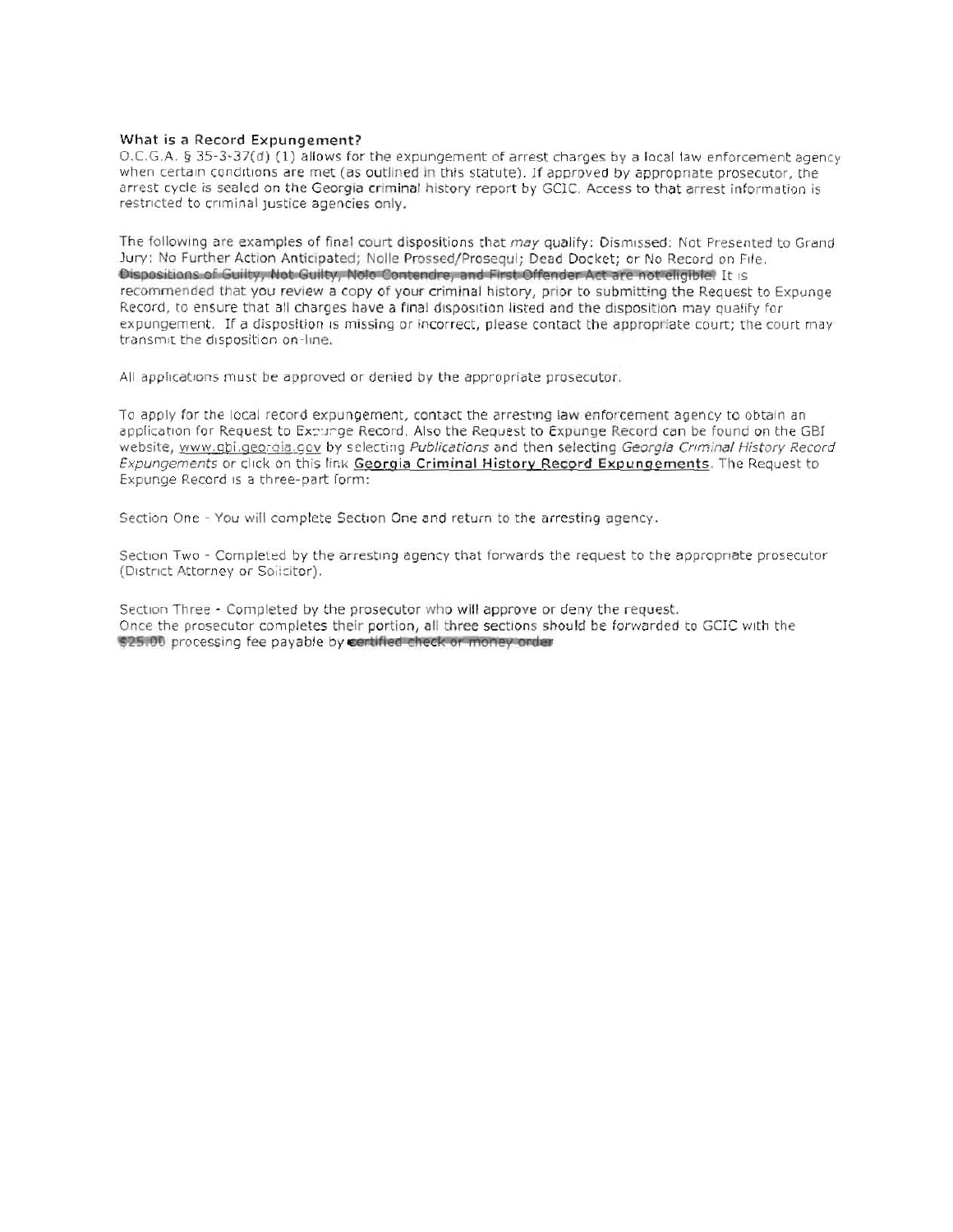# GEORGIA BUREAU OF INVESTIGATION GEORGIA CRIME INFORMATION CENTER INSTRUCT/ONS FOR REQUEST TO EXPUNGE ARREST RECORD

- 1. Expungement refers to the purging of criminal history records. O.C G.A §35-3-37(d) provides for the expungement of certain criminal history records when approved by the prosecuting attorney. GCIC cannot expunge a criminal history record without the approval of the prosecuting attorney.
- 2. For any requests/applications received by the arresting agency, as of August 1, 2009, GCIC will require a fee of \$25.00 from the applicant to process the Request for Expungement ("Request Form") approved by the prosecuting attorney. Each Request Form may contain only ONE (1) Date of Arrest (there may be single or multiple charges for the Date of Arrest). The \$25.00 fee (money order or certified check payable to "Georgia Bureau of Investigation") must be attached to the Request Form. GCIC only requires the fee once the request is approved by the prosecutor and submitted to GClC.
- 3. The arresting agency may also require a fee to process the request as authorized under O.C G.A §35-3-37(d)(1)(B).
- 4. Please seek additional instructions from the arresting agency with regards to how the fees should be paid or how the approved request should be submitted to GCIC.
- 5 If this completed Request Form is sent to GCIC without the fee, the Request Form will be returned to the applicant
- 6. Refunds will not be issued by GCIC when applications are not approved by the prosecutor Requests for Expungement that have missing data will not be processed until all required data is received and the fee will not be refunded due to missing required data.
- 7. The applicant will complete Section One of the Request for Expungement and forward the three-page Request for Expungement to the arresting agency.
- 8. The arresting agency will complete Section Two of the Request for Expungement and forward the three-page Request for Expungement to the prosecutor for approval.
- 9. The prosecutor will approve or deny the Request, and return the Request for Expungement to the arresting agency.
- 10. Once approved by the prosecutor, the arresting agency may return the approved Request form to the applicant who will be responsible for forwarding the approved Request Form and \$25 00 fee to GCIC. If the arresting agency collects the GCIC fee from the applicant at the time the request is received, the arresting agency may forward the Request Form and \$25,00 fee to GCIC on behalf of the applicant.
- 11 If the approved Request Form is received by GCIC without payment, the request will be rejected and returned to the applicant.
- 12 Mail tne approved Request for Expungement form and \$25.00 fee (money order or certified check payable to "Georgia Bureau of Investigation") to

Georgia Crime Information Cenler **Expungements** P.O. Box 370808 Decatur, Georgia 30037-0808

- 13. Requests for Expungement may be hand-delivered to GCIC between the hours of 9:00 a.m. -1:00 p.m. and 2,00p m. - 4.00 p.m., Monday thru Friday, except designated state holidays. GCIC is located at 3121 Panthersville Road, De catur, Georgia 30034.
- 14 To check the status of your request, contact the GCIC CCH/Identification Services at (404) 270-8396 or email gacriminalhistory@gbi.ga eov.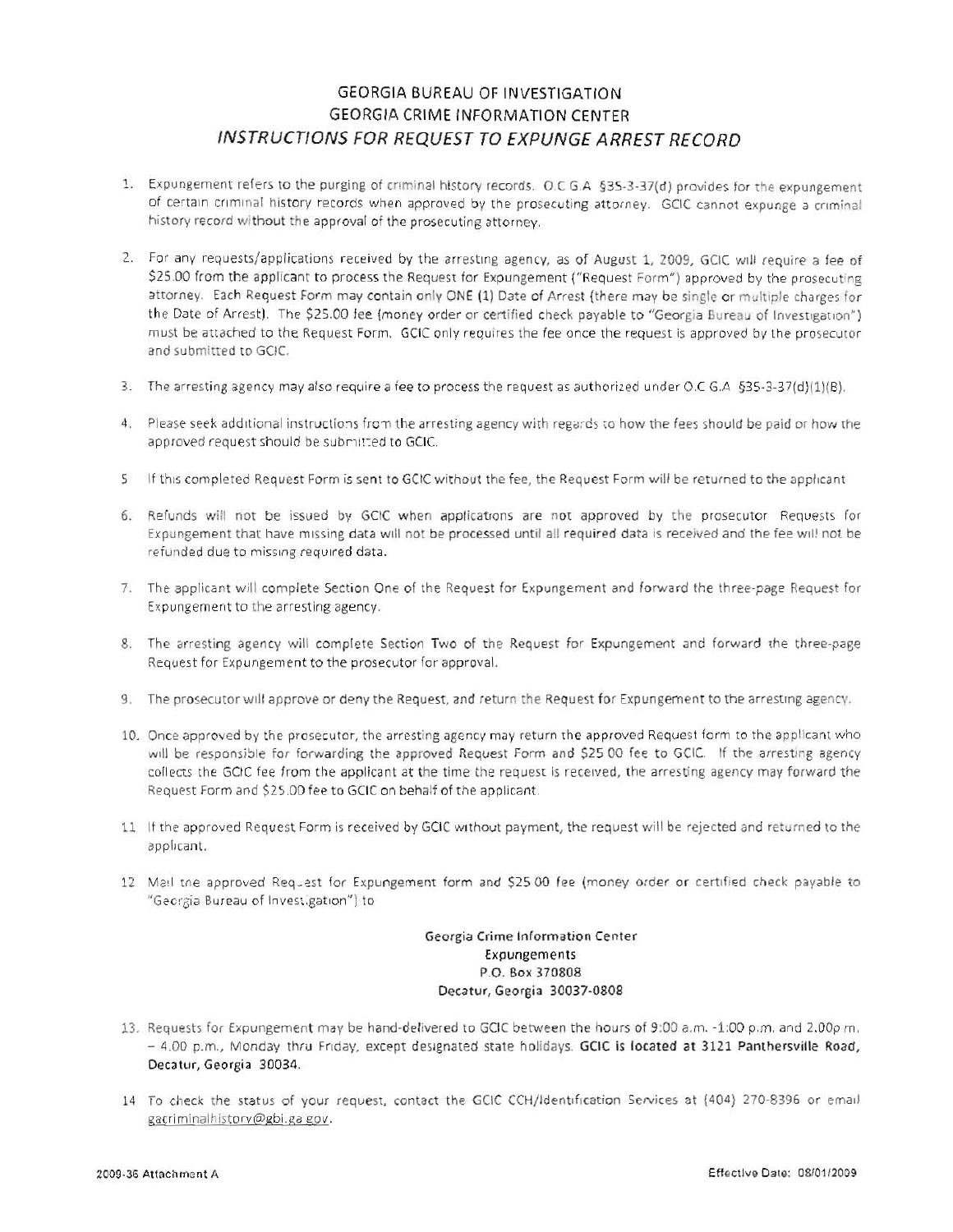#### Money Order Certified Check GBI Reference #

Internal Use Only

# REQUEST TO EXPUNGE ARREST RECORD

O.C G.A 35-3-37(d)

#### One (1) Date of Arrest Only Per Request and A non-refundable \$25.00 Fee (Money Order or Certified Check payable to "Georgia Bureau of Investigation") per Request The local agency may also require a fee up to \$25.00

## SECTION ONE - APPLICANT INFORMATION

(To be completed by Applicant)

50g

O.C.G.A. 35-3-37(d)(1) provides in part that "An individual who was: (A) Arrested for an offense under the laws of this state but subsequent to such arrest is released by the arresting agency without such offense being referred to the prosecuting attorney for prosecution; or (B) After such offense referred to the proper prosecuting attorney, and the prosecuting attorney dismisses the charges without seeking an indictment or filing an accusation may request the original agency in writing to expunge the records of such arrest..."

| Date of Birth                                                                                                                                                                                                                        |        |           |  |
|--------------------------------------------------------------------------------------------------------------------------------------------------------------------------------------------------------------------------------------|--------|-----------|--|
|                                                                                                                                                                                                                                      |        |           |  |
| Telephone Number: Communication of the Communication of the Communication of the Communication of the Communication                                                                                                                  |        |           |  |
| Street Address.                                                                                                                                                                                                                      |        |           |  |
| City:                                                                                                                                                                                                                                | State: | Zip Code: |  |
| Arresting Agency <b>Contract Contract Contract Contract Contract Contract Contract Contract Contract Contract Contract Contract Contract Contract Contract Contract Contract Contract Contract Contract Contract Contract Contra</b> |        |           |  |
| Date of Arrest.                                                                                                                                                                                                                      |        |           |  |
| Offense(s) Arrested For: 2008 - 2009 - 2009 - 2009 - 2009 - 2009 - 2009 - 2009 - 2009 - 2009 - 2009 - 2009 - 2009 - 2009 - 2009 - 2009 - 2009 - 2009 - 2009 - 2009 - 2009 - 2009 - 2009 - 2009 - 2009 - 2009 - 2009 - 2009 - 2       |        |           |  |
|                                                                                                                                                                                                                                      |        |           |  |
|                                                                                                                                                                                                                                      |        |           |  |

Sections One and Two of this form must be completed in their entirety before request may be submitted to the Prosecuting Attorney's Office.

I request the arrest record information (Date of Arrest and associated charges) described above pertaining to me be expunged from the record(s) of the arresting agency pursuant to the provisions of  $O.C. G.A. 35-3-37(d)$ 

Signature. Date: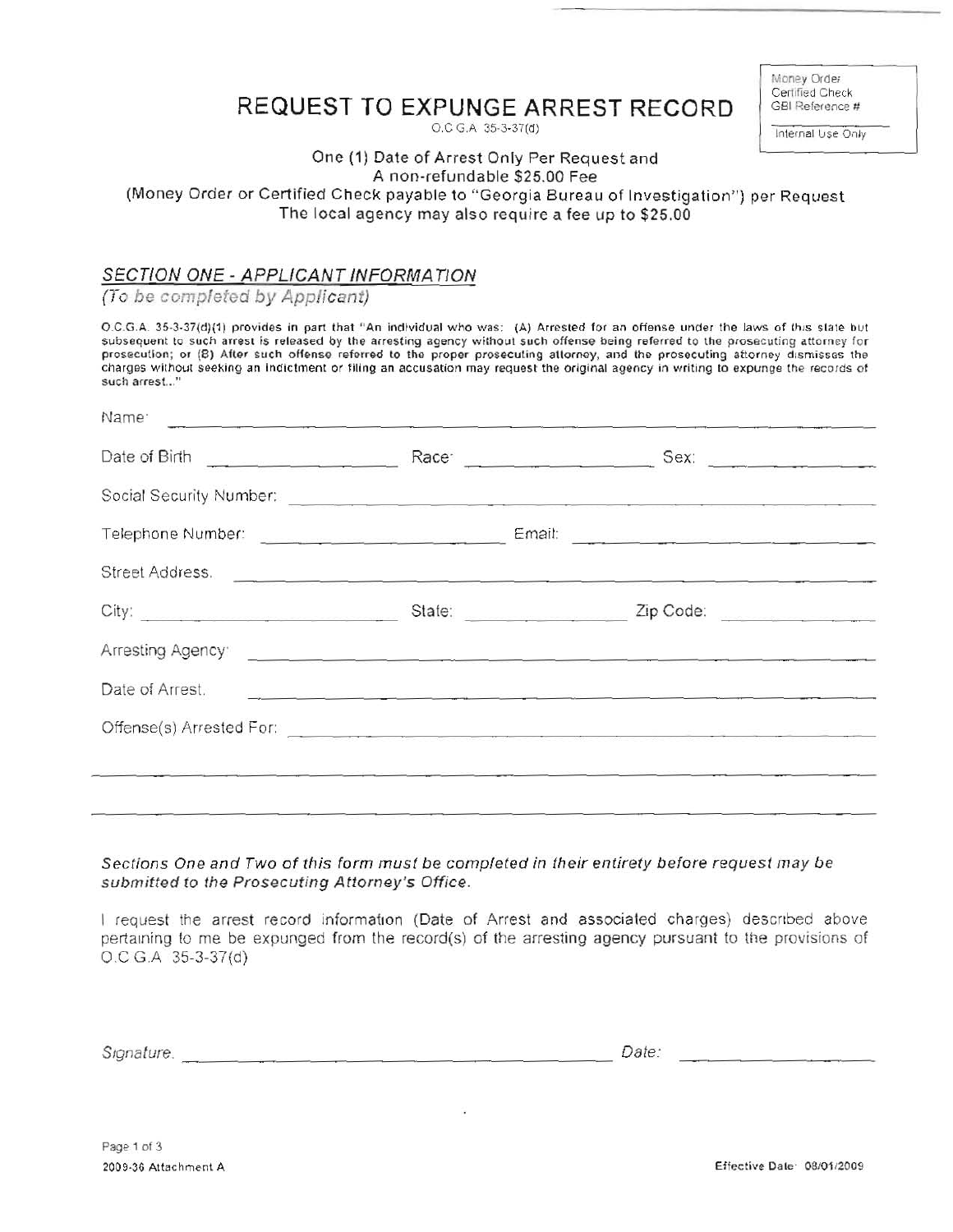# SECTION TWO - ARREST INFORMATION<br>(To be completed by Arresting Agency)

O.C G.A. 35-3-37(d)(1) provides in part that "An individual who was: (A) Arrested for an offense under the laws of this state but subsequent to such arrest is released by the arresting agency without such offense being referred to the prosecuting attorney for<br>prosecution; or (8) After such offense referred to the proper prosecuting attorney, and the charges without seeking an indictment or filing an accusation may request the original agency in writing to expunge the records of such arrest..."

| Date Request Received:                                                                                                                                                                                                                                                                                                                                                                                                                                                                 |  |  |  |  |
|----------------------------------------------------------------------------------------------------------------------------------------------------------------------------------------------------------------------------------------------------------------------------------------------------------------------------------------------------------------------------------------------------------------------------------------------------------------------------------------|--|--|--|--|
| Applicant's State Identification Number (SID):<br>GA                                                                                                                                                                                                                                                                                                                                                                                                                                   |  |  |  |  |
| Offender Tracking Number:                                                                                                                                                                                                                                                                                                                                                                                                                                                              |  |  |  |  |
| Arresting Agency Name:                                                                                                                                                                                                                                                                                                                                                                                                                                                                 |  |  |  |  |
| Arresting Agency ORI Number: GA CARE ALL CONTRACT CONTRACT CONTRACT OF CARE AND ACCOUNT OF CARE AND ACCOUNT OF CARE AND ACCOUNT OF CARE AND A CARE AND A CARE AND A CARE AND A CARE AND A CARE AND A CARE AND A CARE AND A CAR                                                                                                                                                                                                                                                         |  |  |  |  |
|                                                                                                                                                                                                                                                                                                                                                                                                                                                                                        |  |  |  |  |
| Date of Arrest <sup>®</sup>                                                                                                                                                                                                                                                                                                                                                                                                                                                            |  |  |  |  |
| <b>No</b><br>Arrest appears on Georgia and/or FBI criminal history record?<br>$\sqrt{Y}$ es                                                                                                                                                                                                                                                                                                                                                                                            |  |  |  |  |
| If arrest does not appear on either state or federal record, expungement cannot be processed<br>and, therefore, there is no need to forward request to GCIC.                                                                                                                                                                                                                                                                                                                           |  |  |  |  |
| Arrest Charge Tracking Number(s) and Charges:                                                                                                                                                                                                                                                                                                                                                                                                                                          |  |  |  |  |
| Disposition of Arrest.<br><u> 1989년 1989년 1989년 1989년 1989년 1989년 1989년 1989년 1989년 1989년 1989년 1989년 1989년 1989년 1989</u>                                                                                                                                                                                                                                                                                                                                                             |  |  |  |  |
|                                                                                                                                                                                                                                                                                                                                                                                                                                                                                        |  |  |  |  |
| $\Box$ No<br>Disposition appears on Georgia criminal history record?<br><b>Yes</b>                                                                                                                                                                                                                                                                                                                                                                                                     |  |  |  |  |
| If No, official documentation containing disposition information is attached for processing. If<br>official documentation is not available, please provide explanation and request for exception in<br>Prosecutor's Comments. (Without a disposition on file, official documentation, or request for<br>exception, this request cannot be processed. GCIC fee will not be refunded.)<br>Prosecuting Attorney/Court Case Referred To: [19] Prosecuting Attorney/Court Case Referred To: |  |  |  |  |
| <b>Official Completing Form:</b>                                                                                                                                                                                                                                                                                                                                                                                                                                                       |  |  |  |  |
| Title 2008 - 2008 - 2009 - 2009 - 2009 - 2009 - 2009 - 2009 - 2009 - 2009 - 2009 - 2009 - 2009 - 2009 - 2009 - 2009 - 2009 - 2009 - 2009 - 2009 - 2009 - 2009 - 2009 - 2009 - 2009 - 2009 - 2009 - 2009 - 2009 - 2009 - 2009 -                                                                                                                                                                                                                                                         |  |  |  |  |
| Telephone Number:                                                                                                                                                                                                                                                                                                                                                                                                                                                                      |  |  |  |  |
| Signature and the company of the state of the state of the state of the state of the state of the state of the                                                                                                                                                                                                                                                                                                                                                                         |  |  |  |  |